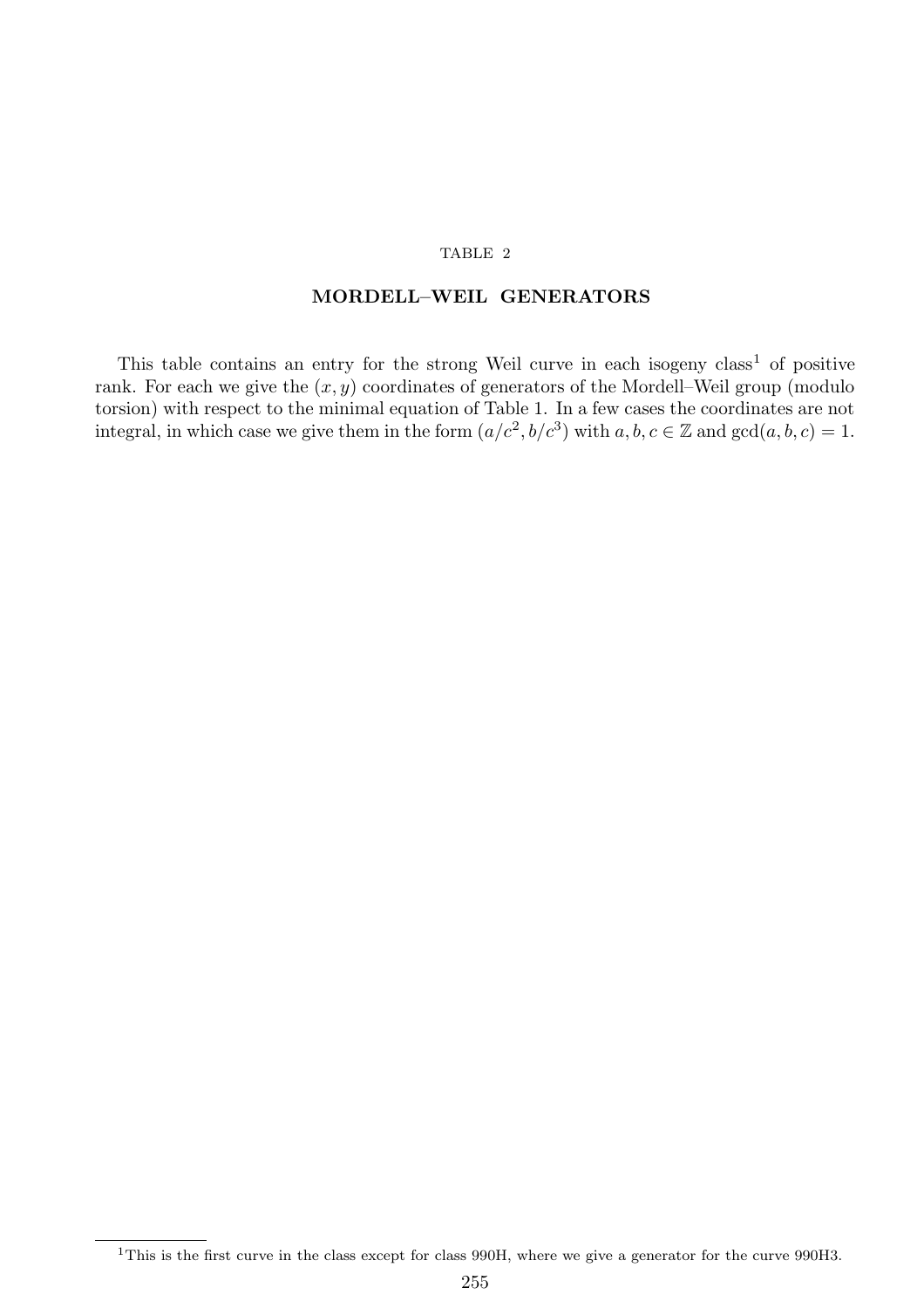| Curve                 | $\boldsymbol{x}$ | $\boldsymbol{y}$ | Curve                   | $\boldsymbol{x}$ | $\boldsymbol{y}$ | Curve              | $\boldsymbol{x}$ | $\boldsymbol{y}$ |
|-----------------------|------------------|------------------|-------------------------|------------------|------------------|--------------------|------------------|------------------|
| 37A1(A)               | $\overline{0}$   | $\overline{0}$   | 156A1(E)                | $\mathbf{1}$     | $\mathbf{1}$     | 224A1              | $\mathbf{1}$     | $\overline{2}$   |
| 43A1(A)               | $\boldsymbol{0}$ | $\boldsymbol{0}$ | 158A1(E)                | $-1$             | $\overline{4}$   | 225A1              | $\mathbf{1}$     | $\mathbf{1}$     |
| 53A1(A)               | $\boldsymbol{0}$ | $\overline{0}$   | 158B1(D)                | $\boldsymbol{0}$ | $\mathbf{1}$     | 225 E1             | $-5\,$           | 22               |
| 57A1(E)               | $\overline{2}$   | $\mathbf{1}$     | 160A1(D)                | $\overline{0}$   | $\overline{2}$   | 226A1              | $\theta$         | $\mathbf{1}$     |
|                       | $\overline{0}$   | $\mathbf{1}$     |                         | $\boldsymbol{2}$ | $\overline{0}$   | 228B1              | 3                | 6                |
| 58A1(A)               | $\mathbf{1}$     | $\overline{0}$   | 162A1(K)                |                  |                  | 229A1              |                  | $\mathbf{1}$     |
| 61A1(A)               |                  |                  | 163A1(A)                | $\mathbf{1}$     | $\boldsymbol{0}$ |                    | $-1$             |                  |
| 65A1(A)               | $\mathbf{1}$     | $\boldsymbol{0}$ | 166A1(A)                | $\boldsymbol{0}$ | $\overline{2}$   | 232A1              | $\overline{2}$   | $\overline{4}$   |
| 77A1(F)               | $\overline{2}$   | 3                | 170A1(A)                | $\boldsymbol{0}$ | $\overline{2}$   | 234 C1             | $\mathbf{1}$     | $\mathbf{1}$     |
| 79A1(A)               | $\overline{0}$   | $\overline{0}$   | 171B1(A)                | $\overline{2}$   | $\overline{4}$   | 235A1              | $-2$             | 3                |
| 82A1(A)               | $\overline{0}$   | $\overline{0}$   | 172A1(A)                | $\overline{2}$   | $\mathbf{1}$     | 236A1              | $\mathbf{1}$     | $\mathbf{1}$     |
| 83A1(A)               | $\boldsymbol{0}$ | $\boldsymbol{0}$ | 175A1(B)                | $\overline{2}$   | $-3$             | 238A1              | 24               | 100              |
| 88A1(A)               | $\overline{2}$   | $\overline{2}$   | 175B1(C)                | $-3\,$           | 12               | 238B1              | $\mathbf{1}$     | $\mathbf{1}$     |
| 89 A <sub>1</sub> (C) | $\overline{0}$   | $\overline{0}$   | 176C1(A)                | $\mathbf{1}$     | $\overline{2}$   | 240 C1             | $\mathbf{1}$     | $\overline{2}$   |
| 91A1(A)               | $\overline{0}$   | $\boldsymbol{0}$ | 184A1(C)                | $\boldsymbol{0}$ | $\mathbf{1}$     | 242 A1             | $\boldsymbol{0}$ | $\mathbf{1}$     |
| 91B1(B)               | $-1$             | 3                | 184B1(B)                | $\overline{2}$   | $\mathbf{1}$     | 243A1              | $\mathbf{1}$     | $\overline{0}$   |
| 92B1(C)               | $\mathbf{1}$     | $\mathbf{1}$     | 185A1(D)                | $\overline{4}$   | 12               | 244 A1             | $-1$             | $\overline{2}$   |
| 99A1(A)               | $\overline{0}$   | $\overline{0}$   | 185B1(A)                | $\overline{0}$   | $\boldsymbol{2}$ | 245 A1             | $\overline{7}$   | 17               |
| 101 A1(A)             | $-1$             | $\boldsymbol{0}$ | 185C1(B)                | 3                | $\overline{2}$   | 245 C1             | 12               | $24\,$           |
| 102A1(E)              | $-1$             | $\sqrt{2}$       | 189A1(A)                | $-1$             | $\mathbf{1}$     | 246D1              | 3                | 3                |
| 106B1(A)              | $\overline{2}$   | $\mathbf{1}$     | 189B1(C)                | $-3\,$           | 9                | 248 A1             | $\boldsymbol{0}$ | $\mathbf{1}$     |
| 112A1(K)              | $\overline{0}$   | $\overline{2}$   | 190A1(D)                | 13               | 33               | 248 C1             | $\mathbf{1}$     | $\mathbf{1}$     |
| 117A1(A)              | $\overline{0}$   | $\overline{2}$   | 190B1(C)                | $\mathbf{1}$     | $\overline{2}$   | 249 A1             | $\overline{4}$   | $-2$             |
| 118A1(A)              | $\boldsymbol{0}$ | $\mathbf{1}$     | $192 \text{A}1\text{Q}$ | 3                | $\overline{2}$   | 249 B1             | $\overline{0}$   | $\mathbf{1}$     |
| 121B1(D)              | $\overline{4}$   | $\overline{5}$   | 196A1(A)                | $\boldsymbol{0}$ | $\mathbf{1}$     | 252 B1             | $-2$             | $\overline{9}$   |
| 122A1(A)              | $\mathbf{1}$     | $\mathbf{1}$     | 197A1(A)                | $\mathbf{1}$     | $\boldsymbol{0}$ | 254A1              | $\overline{2}$   | $\overline{0}$   |
| 123A1(A)              | $\mathbf{1}$     | $\mathbf{1}$     | $198A1$ (I)             | $-1$             | $\overline{5}$   | 254 C1             | $-1$             | $\mathbf{1}$     |
| 123B1(C)              | $\mathbf{1}$     | $\overline{0}$   | 200B1(C)                | $-1$             | $\mathbf{1}$     | 256A1              | $\overline{0}$   | $\mathbf{1}$     |
| 124A1(B)              | $\mathbf{1}$     | $\mathbf{1}$     | 201A1                   | $\mathbf{1}$     | $\mathbf{1}$     | 256B1              | $^{-1}$          | $\mathbf{1}$     |
| 128A1(C)              | $\boldsymbol{0}$ | $\mathbf{1}$     | 201B1                   | $-1$             | $\overline{2}$   | 258A1              | $\sqrt{2}$       | 3                |
| 129A1(E)              | $\mathbf{1}$     | $\overline{4}$   | 201 C1                  | 16               | $-7$             | 258 C1             | $\overline{5}$   | $6\phantom{.}6$  |
| 130A1(E)              | $\sqrt{2}$       | $\sqrt{2}$       | 203B1                   | $\sqrt{2}$       | $\overline{2}$   | 262 A1             | $-2$             | $\overline{5}$   |
| 131A1(A)              | $\overline{0}$   | $\boldsymbol{0}$ | 205A1                   | $-1$             | 8                | 262 B1             | $\mathbf{1}$     | $\boldsymbol{0}$ |
| 135A1(A)              | $\overline{4}$   | $\overline{7}$   | 207A1                   | $\boldsymbol{0}$ | $\overline{4}$   | 265A1              | 8                | $\overline{0}$   |
| 136A1(A)              | $-2$             | $\sqrt{2}$       | 208A1                   | $\overline{4}$   | $8\,$            | 269A1              | $-1$             | $\boldsymbol{0}$ |
| 138A1(E)              | $\boldsymbol{0}$ | $\mathbf{1}$     | 208B1                   | $\overline{4}$   | $\overline{4}$   | 272A1              | $\boldsymbol{0}$ | $\sqrt{2}$       |
| 141A1(E)              | $-3\,$           | $\overline{4}$   | 209 A1                  | $-5\,$           | $\boldsymbol{9}$ | 272B1              | $-1$             | $\overline{2}$   |
| $141D1$ (I)           | $\overline{0}$   | $\boldsymbol{0}$ | 210D1                   | $-1$             | $\mathbf{1}$     | 273A1              | 11               | 31               |
| 142A1(F)              | $\mathbf{1}$     | 1                | 212A1                   | $\overline{2}$   | $\overline{2}$   | 274A1              | $\overline{2}$   | $\mathbf{1}$     |
| 142B1(E)              | $-1$             | $\mathbf{1}$     | 214A1                   | $\boldsymbol{0}$ | $\overline{4}$   | 274 B1             | $31\,$           | $-15$            |
| 143A1(A)              | $\overline{4}$   | $\,6$            | 214B1                   | $\boldsymbol{0}$ | $\boldsymbol{0}$ | 274 C1             | $-1$             | $\mathbf{1}$     |
| 145A1(A)              | $\overline{0}$   | $\mathbf{1}$     | 214C1                   | 11               | 10               | 275 A1             | $8\,$            | 21               |
| 148A1(A)              | $-1$             | $\overline{2}$   | 215A1                   | $\,6\,$          | 12               | 277A1              | $\mathbf{1}$     | $\boldsymbol{0}$ |
| 152A1(A)              | $-1\,$           | $\overline{2}$   | 216A1                   | $-2$             | 6                | 278A1              | $\overline{2}$   | $\boldsymbol{3}$ |
| 153A1(C)              | $\boldsymbol{0}$ | $\mathbf{1}$     | 218A1                   | $-2$             | $\overline{2}$   | 280A1              | $\mathbf{1}$     | $\overline{2}$   |
| 153B1(A)              | $\bf 5$          | 13               | 219A1                   | $\overline{2}$   | $\boldsymbol{0}$ | 280 B1             | $-18\,$          | 70               |
| 154A1(C)              | $\sqrt{2}$       | 3                | 219 <sub>B1</sub>       | $\overline{2}$   | $\overline{4}$   | 282B1              | $\sqrt{3}$       | $\sqrt{2}$       |
| 155A1(D)              | $\overline{2}$   | $\overline{5}$   | 219C1                   | $-6$             | $\overline{7}$   | 285A1              | $\mathbf{1}$     | $\overline{4}$   |
| 155C1(C)              | $\mathbf{1}$     | $\boldsymbol{0}$ | 220A1                   | 3                | $\mathbf{1}$     | $285\,\mathrm{B}1$ | $\,6\,$          | 13               |
|                       |                  |                  |                         |                  |                  |                    |                  |                  |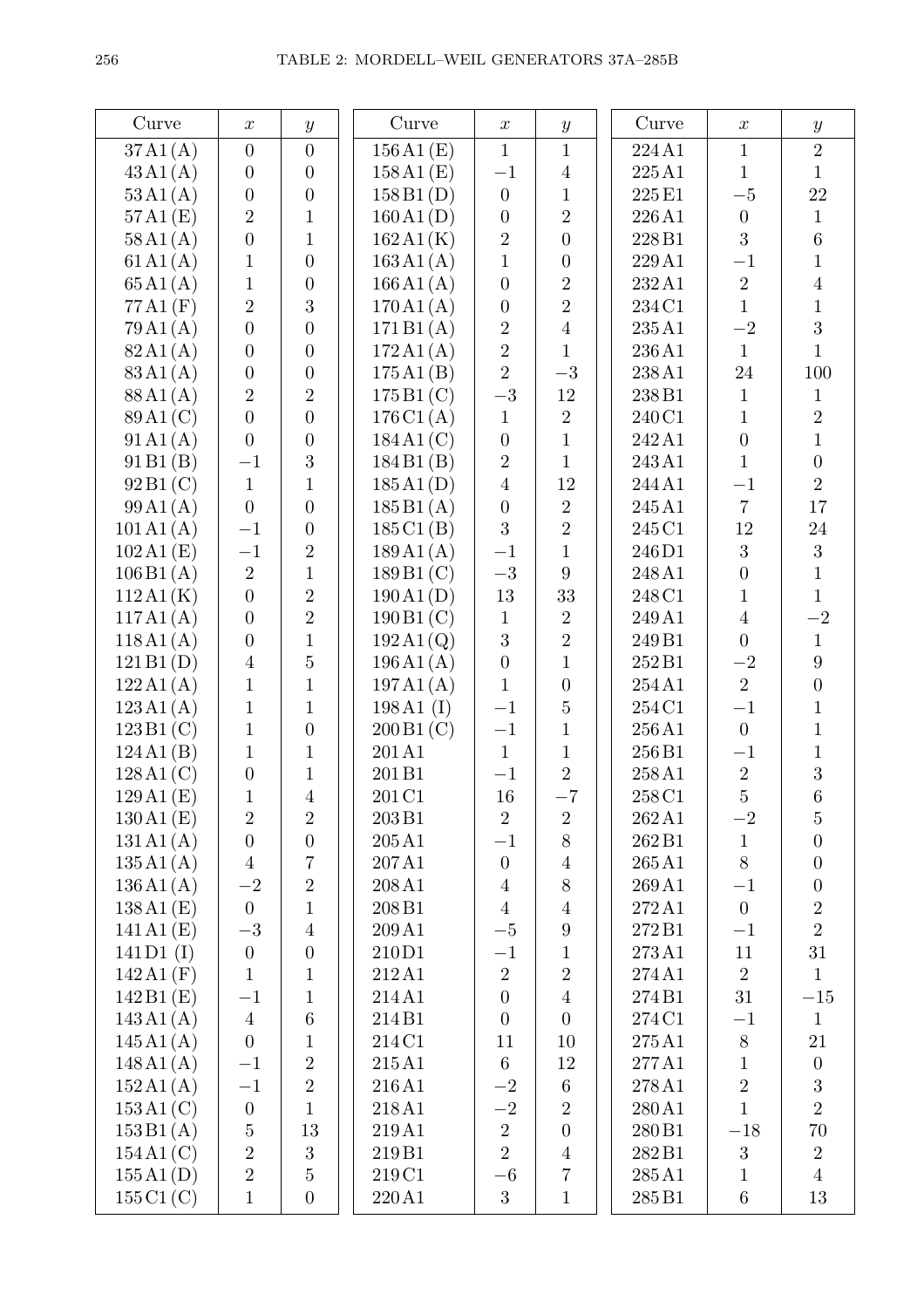| Curve              | $\boldsymbol{x}$ | $\boldsymbol{y}$ | Curve             | $\boldsymbol{x}$ | $\boldsymbol{y}$ | Curve  | $\boldsymbol{x}$ | $\boldsymbol{y}$                  |
|--------------------|------------------|------------------|-------------------|------------------|------------------|--------|------------------|-----------------------------------|
| 286B1              | $19\,$           | 78               | 333B1             | $\overline{2}$   | $\overline{7}$   | 372D1  | $-2$             | $\overline{3}$                    |
| 286 C1             | $\mathbf{1}$     | $\overline{5}$   | 333 C1            | $\overline{2}$   | $\mathbf{1}$     | 373A1  | $-1$             | $\overline{0}$                    |
| 288A1              | $\mathbf{1}$     | $\overline{2}$   | 335A1             | $\overline{2}$   | $\overline{2}$   | 374A1  | $-1$             | $6\phantom{.}6$                   |
| 288B1              | $-3$             | $\overline{4}$   | 336 E1            | $\overline{2}$   | $\,6\,$          | 377A1  | $-2$             | $\overline{5}$                    |
| 289A1              | $-12$            | 38               | 338A1             | $\overline{0}$   | $\mathbf{1}$     | 378D1  | $\overline{2}$   | $\overline{2}$                    |
| 290A1              | $-5\,$           | $\overline{4}$   | 338E1             | $\bf 5$          | $10\,$           | 378F1  | $\overline{4}$   | 11                                |
| 291 C1             | $\boldsymbol{0}$ | $\overline{0}$   | 338 F1            | 23               | 73               | 380A1  | $-1$             | $\overline{2}$                    |
| 294G1              | $\mathbf{1}$     | $\overline{5}$   | 339A1             | 18               | 40               | 381A1  | $-2$             | $\mathbf{1}$                      |
| 296A1              | $\mathbf{1}$     | $\overline{2}$   | 339 C1            | $\mathbf{1}$     | $\mathbf{1}$     | 384D1  | $\overline{2}$   | $\mathbf{1}$                      |
| 296B1              | 3                | $\overline{2}$   | 340A1             | $\overline{4}$   | 3                | 384H1  | $\overline{4}$   | 3                                 |
| 297A1              | 15               | 49               | 342 C1            | $-3$             | $15\,$           | 385A1  | $\overline{2}$   | $-9$                              |
| 297B1              | $\boldsymbol{0}$ | $\overline{0}$   | 342 E1            | $\overline{0}$   | $\mathbf{1}$     | 385B1  | $-1$             | 3                                 |
| 297C1              | $\overline{4}$   | $\overline{7}$   | 344A1             | $\overline{0}$   | $\overline{2}$   | 387B1  | $10\,$           | 22                                |
| 298A1              | $\sqrt{2}$       | $\mathbf{1}$     | 345 B1            | $-1$             | $\mathbf 1$      | 387C1  | $\overline{0}$   | $\mathbf{1}$                      |
| 298B1              | $\mathbf{1}$     | $\overline{0}$   | 345 F1            | $\overline{5}$   | $\overline{7}$   |        | $\degree$ 0      | 0 <sup>1</sup>                    |
| 300D1              | $\mathbf{1}$     | 3                | 346B1             | $-1$             | $\overline{2}$   | 389A1  | $\left(1\right)$ | $\begin{bmatrix} 0 \end{bmatrix}$ |
| 302A1              | $\overline{7}$   | 3                | 347A1             | $\overline{0}$   | $\boldsymbol{0}$ | 390A1  | 1                | $\mathbf 1$                       |
| 302C1              | $\mathbf{1}$     | $\mathbf{1}$     | 348 A1            | $\overline{0}$   | $\mathbf{1}$     | 392A1  | 9                | 22                                |
| 303A1              | $-2$             | 13               | 348D1             | 10               | $27\,$           | 392 C1 | $-2$             | $\overline{7}$                    |
| $303\,\mathrm{B}1$ | $\overline{0}$   | $\mathbf{1}$     | 350C1             | $\mathbf{1}$     | 3                | 392F1  | $\mathbf{1}$     | $\mathbf{1}$                      |
| 304A1              | 10               | 32               | 350 F1            | $-1$             | 35               | 396B1  | $\overline{2}$   | 9                                 |
| 304C1              | $\boldsymbol{0}$ | $\overline{4}$   | 352B1             | $\mathbf{1}$     | $\overline{4}$   | 399A1  | $-10\,$          | 33                                |
| 304F1              | 3                | $\overline{2}$   | 352C1             | 3                | $\overline{4}$   | 399B1  | $-2$             | $\mathbf{1}$                      |
| 306B1              | $-2$             | $\overline{5}$   | 352D1             | 3                | $\sqrt{4}$       | 400 A1 | 15               | 50                                |
| $308\,\mathrm{A}1$ | $\overline{7}$   | 14               | 352F1             | 12               | 44               | 400 C1 | 12               | 40                                |
| 309A1              | 3                | 3                | 354 C1            | 13               | $\overline{7}$   | 400H1  | $\mathbf{1}$     | $\overline{4}$                    |
| 310B1              | 6                | $\overline{0}$   | 354F1             | 3                | $\overline{4}$   | 402 A1 | $\overline{4}$   | $6\phantom{.}6$                   |
| 312B1              | $-1$             | $\mathbf{1}$     | 356A1             | $\overline{2}$   | $\overline{2}$   | 402D1  | $\overline{7}$   | $\overline{2}$                    |
| 312F1              | $-1$             | 3                | 357B1             | $\overline{4}$   | 3                | 404 A1 | $\boldsymbol{0}$ | $\overline{2}$                    |
| 314A1              | $\,6\,$          | $13\,$           | 357D1             | $\overline{0}$   | $10\,$           | 405B1  | 1                | 3                                 |
| 315B1              | $-2$             | $\mathbf{1}$     | 359A1             | $\boldsymbol{3}$ | $-1$             | 405 C1 | $\boldsymbol{0}$ | 1                                 |
| 316B1              | $-1$             | $\overline{2}$   | 359B1             | $\overline{2}$   | $-1\,$           | 405D1  | $\overline{4}$   | $\overline{2}$                    |
| 318C1              | $\bf 5$          | 11               | 360 <sub>E1</sub> | $-2$             | $\mathbf{1}$     | 405F1  | $-1$             | $\overline{0}$                    |
| 318D1              | $\mathbf{1}$     | $\bf 5$          | 361A1             | $\boldsymbol{0}$ | $\boldsymbol{9}$ | 406A1  | $\boldsymbol{9}$ | 10                                |
| 320 B1             | $\mathbf{1}$     | $\mathbf{1}$     | 362A1             | $\mathbf{1}$     | $\boldsymbol{0}$ | 406B1  | $\sqrt{3}$       | $12\,$                            |
| 320 F1             | $-2$             | $\mathbf{1}$     | 362B1             | $\mathbf{1}$     | $\boldsymbol{3}$ | 406 C1 | $\overline{7}$   | 3                                 |
| 322A1              | $-2$             | 8                | 364A1             | $-8$             | $98\,$           | 408D1  | $\overline{7}$   | $18\,$                            |
| 322D1              | $\boldsymbol{0}$ | $\overline{2}$   | 364B1             | $\mathbf{1}$     | $\sqrt{2}$       | 410A1  | $\mathbf{1}$     | $\overline{2}$                    |
| 324C1              | $\mathbf{1}$     | $\mathbf{1}$     | 366F1             | 3                | $\overline{4}$   | 410D1  | $8\,$            | 16                                |
| 325A1              | $\overline{2}$   | $\boldsymbol{9}$ | 366 G1            | $-3\,$           | 13               | 414C1  | $\overline{5}$   | 11                                |
| 325 B1             | $\mathbf{1}$     | $\overline{0}$   | 368A1             | 3                | $\,6\,$          | 414D1  | $\mathbf{1}$     | 17                                |
| 326A1              | $-5$             | 3                | 368D1             | $\mathbf{1}$     | $\,1\,$          | 416B1  | $\boldsymbol{0}$ | $\overline{2}$                    |
| 326B1              | $\boldsymbol{0}$ | $\overline{2}$   | 368E1             | $\mathbf{1}$     | $\mathbf{1}$     | 418B1  | $\bf 5$          | 19                                |
| 327A1              | $\mathbf{1}$     | $\mathbf{1}$     | 368 G1            | $\overline{4}$   | $\mathbf{1}$     | 422A1  | $\overline{2}$   | $\mathbf{1}$                      |
| 328A1              | $-2$             | $\overline{2}$   | 369A1             | $\mathbf{1}$     | $\sqrt{4}$       | 423A1  | $-2$             | $\overline{4}$                    |
| 330 E1             | $-3\,$           | $\overline{4}$   | 370A1             | $\mathbf{1}$     | $\overline{0}$   | 423 C1 | $18\,$           | 63                                |
| 331A1              | $\mathbf{1}$     | $\overline{0}$   | 371A1             | 14               | $42\,$           | 423 F1 | $8\,$            | $\overline{4}$                    |
| 333A1              | $-3$             | $\overline{0}$   | 372A1             | $\theta$         | 3                | 423 G1 | $\mathbf{1}$     | $\mathbf{1}$                      |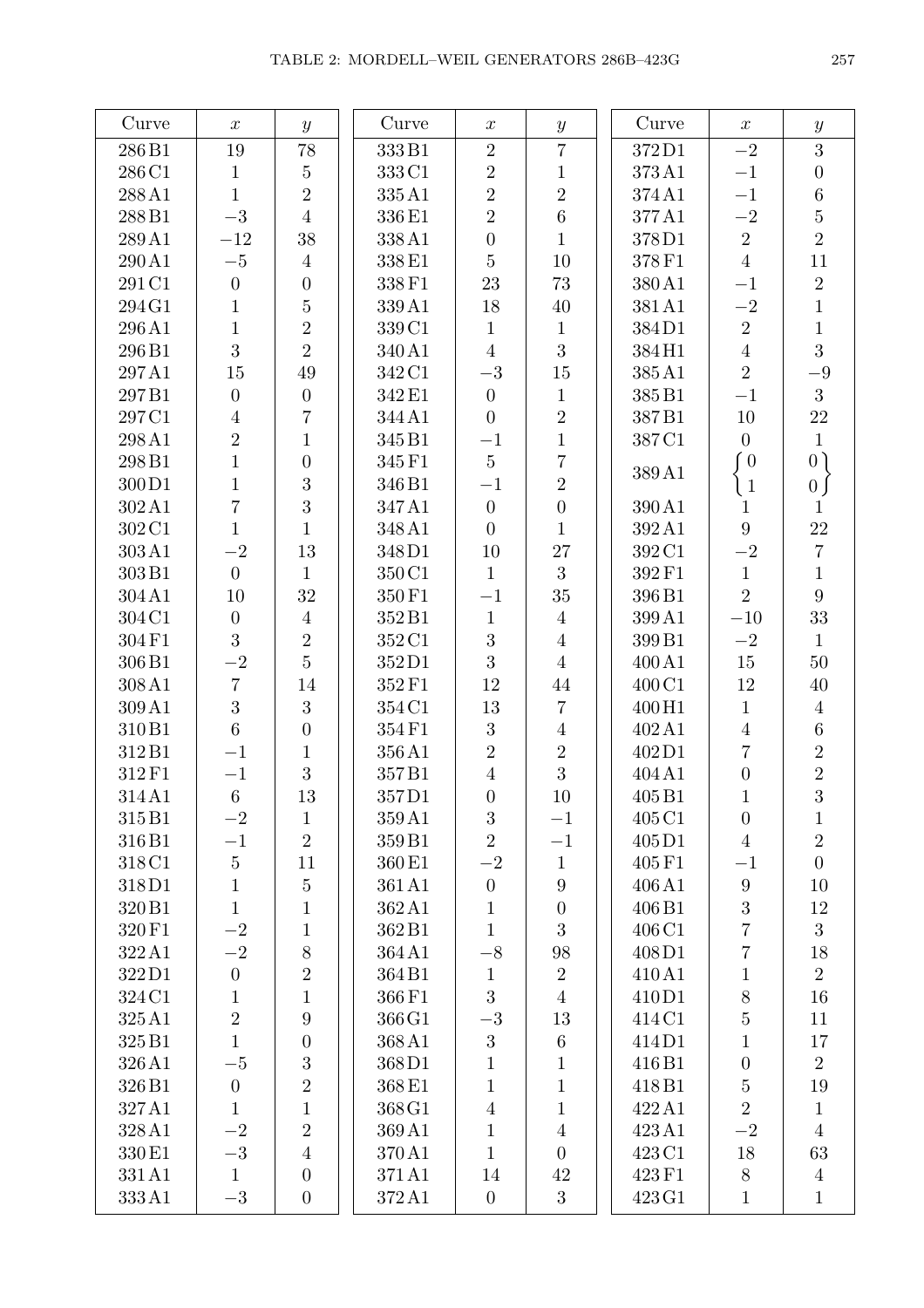| Curve  | $\boldsymbol{x}$ | $\boldsymbol{y}$ | Curve  | $\boldsymbol{x}$ | $\boldsymbol{y}$ | Curve            | $\boldsymbol{x}$ | $\boldsymbol{y}$ |
|--------|------------------|------------------|--------|------------------|------------------|------------------|------------------|------------------|
| 425A1  | $\overline{0}$   | $\overline{4}$   | 455 B1 | 14               | 36               | 493B1            | 40               | 226              |
| 425B1  | $10\,$           | 20               | 456 C1 | 3                | $6\phantom{.}6$  | 494A1            | 3                | 8                |
| 425 C1 | $\mathbf{1}$     | $\boldsymbol{0}$ | 456D1  | 23               | 114              | 494D1            | $45\,$           | $224\,$          |
| 425D1  | $-9\,$           | $\overline{5}$   | 458 A1 | $\overline{2}$   | $\mathbf{1}$     | 495A1            | $\overline{2}$   | $\overline{2}$   |
| 426A1  | $\overline{7}$   | $10\,$           | 458B1  | $-3$             | $\overline{5}$   | 496A1            | $\overline{0}$   | $1\,$            |
| 427B1  | $\mathbf{1}$     | $\boldsymbol{0}$ | 459 A1 | $\sqrt{2}$       | $\,1$            | 496E1            | $\overline{2}$   | $1\,$            |
| 427C1  | $-3\,$           | $\overline{1}$   | 459 B1 | $\overline{4}$   | 8                | 496F1            | $\overline{7}$   | 14               |
| 428B1  | $\mathbf{1}$     | $\overline{1}$   | 459H1  | $-2$             | $\overline{5}$   | 497A1            | $\overline{2}$   | $6\,$            |
| 429A1  | $\boldsymbol{0}$ | $\overline{1}$   | 460 C1 | $-6\,$           | $25\,$           | 498B1            | $-1$             | $\,6\,$          |
| 429B1  | $6\phantom{.}6$  | $-15\,$          | 460D1  | $\overline{4}$   | $\overline{5}$   | 503A1            | $\overline{7}$   | $\boldsymbol{4}$ |
| 430A1  | 3                | $-1$             | 462A1  | $\sqrt{4}$       | $\overline{7}$   | 504A1            | $\overline{0}$   | $\overline{3}$   |
| 430 B1 | $\mathbf{1}$     | $\overline{2}$   | 462 C1 | $\mathbf{1}$     | $\overline{2}$   | 504E1            | $\overline{2}$   | $\mathbf 1$      |
| 430 C1 | $-2$             | $\overline{0}$   | 462 E1 | $-17\,$          | 92               | 504F1            | $6\phantom{.}6$  | $\overline{5}$   |
| 430D1  | $-26\,$          | $213\,$          | 464 A1 | $\boldsymbol{0}$ | $\overline{2}$   | 505A1            | $6\phantom{.}6$  | $\boldsymbol{9}$ |
| 431 A1 | $\mathbf{1}$     | $\boldsymbol{0}$ | 464B1  | $\,6\,$          | $\overline{2}$   | 506A1            | $-4$             | $\overline{2}$   |
| 432B1  | $\overline{2}$   | $\overline{2}$   | 465A1  | $\overline{0}$   | $-4$             | 506D1            | 17               | $-3\,$           |
| 432D1  | $\overline{5}$   | $12\,$           | 465B1  | $\sqrt{ }$       | $13\,$           | 506E1            | $-1$             | $\,1$            |
| 432 F1 | $\overline{5}$   | $16\,$           | 467A1  | $\mathbf{1}$     | $\overline{0}$   | 506F1            | $\overline{4}$   | $\overline{2}$   |
|        | $-1$             | 0)               | 468 C1 | $\overline{0}$   | $9\phantom{.}$   | 507A1            | $70\,$           | 472              |
| 433A1  | $\boldsymbol{0}$ | 1)               | 469A1  | $-5\,$           | $\overline{4}$   | 507B1            | $\overline{2}$   | $\overline{0}$   |
| 434A1  | $-1$             | $\,2$            | 469B1  | $\sqrt{2}$       | $-1$             | 507C1            | $94/3^2$         | $913/3^3$        |
| 434D1  | $\overline{0}$   | $\overline{7}$   | 470A1  | $\mathbf{1}$     | $\overline{7}$   | 510D1            | 3                | $\overline{4}$   |
| 437A1  | $10\,$           | 34               | 470 C1 | $-8\,$           | $29\,$           | 513A1            | 8                | $-3\,$           |
| 438 C1 | $-1$             | $\overline{2}$   | 470 E1 | $\mathbf{1}$     | $\boldsymbol{0}$ | 513B1            | $\overline{2}$   | $-3\,$           |
| 438D1  | $24\,$           | $-20\,$          | 470 F1 | $-9\,$           | $24\,$           | 514A1            | $-7$             | $6\phantom{.}$   |
| 438 F1 | $\mathbf{1}$     | $\boldsymbol{0}$ | 471A1  | $\boldsymbol{0}$ | $\mathbf{1}$     | 514B1            | $\overline{2}$   | $\overline{0}$   |
| 438 G1 | $\overline{0}$   | $\mathbf{1}$     | 472A1  | $\boldsymbol{0}$ | $\mathbf{1}$     | 516B1            | $\overline{7}$   | $-18\,$          |
| 440A1  | $-4$             | $\mathbf{1}$     | 472 E1 | $\boldsymbol{0}$ | $\overline{2}$   | 517C1            | $85/2^2$         | $513/2^3$        |
| 440 B1 | $\sqrt{2}$       | $\overline{3}$   | 473A1  | $15\,$           | 21               | 520A1            | $-1$             | $8\,$            |
| 441B1  | $\overline{2}$   | $\sqrt{4}$       | 474A1  | $14\,$           | $57\,$           | 522A1            | $\,7$            | $10\,$           |
| 441 C1 | $30\,$           | $-211$           | 474B1  | $\mathbf{1}$     | $\overline{2}$   | 522 E1           | $-1$             | 14               |
| 441D1  | $\sqrt{2}$       | $\overline{2}$   | 475B1  | $10\,$           | 31               | 522F1            | $\,6\,$          | $13\,$           |
| 441 F1 | $\overline{4}$   | $\overline{4}$   | 475 C1 | $\boldsymbol{0}$ | $\mathbf{1}$     | 522 I1           | $\mathbf{1}$     | $\overline{2}$   |
| 442B1  | $-9\,$           | 21               | 477A1  | $\overline{2}$   | $\overline{0}$   | 522 J1           | 11               | $-24\,$          |
| 443A1  | $-1$             | $\boldsymbol{0}$ | 480A1  | $-1\,$           | $\overline{2}$   | 524A1            | 10               | $\,1\,$          |
| 443B1  | $-1$             | $\mathbf{1}$     | 480 F1 | $-1\,$           | 10               | 525A1            | $6\phantom{.}6$  | $\sqrt{3}$       |
| 444B1  | $\sqrt{3}$       | $\overline{3}$   | 481 A1 | $87/2^2$         | $63/2^3$         | 525C1            | 14               | $\,1$            |
| 446A1  | $\overline{4}$   | $\overline{2}$   | 482A1  | 17               | $55\,$           | 525D1            | 3                | $\boldsymbol{0}$ |
| 446B1  | $-5\,$           | 10               | 484 A1 | $18\,$           | 121              | 528A1            | $-2$             | $\overline{2}$   |
| 446D1  | $\int 0$         | 2)               | 485 B1 | $\boldsymbol{0}$ | $\boldsymbol{0}$ | $528\!\times\!1$ | $-6\,$           | $\overline{2}$   |
|        | $\left(1\right)$ | 0 <sub>0</sub>   | 486A1  | $\overline{2}$   | $\overline{3}$   | 528H1            | $-2$             | $24\,$           |
| 448 A1 | $\overline{0}$   | $\overline{4}$   | 486 B1 | $-1$             | $\,1$            | 530 B1           | $-1$             | $\overline{2}$   |
| 448B1  | $\overline{4}$   | $8\,$            | 486 F1 | $\mathbf{1}$     | $\overline{2}$   | 530C1            | 156              | 1922             |
| 448G1  | $\mathbf{1}$     | $\sqrt{4}$       | 490A1  | $\mathbf{1}$     | 12               | 530D1            | $\mathbf{1}$     | $\overline{4}$   |
| 450 C1 | $9\phantom{.}$   | $18\,$           | 490D1  | $\overline{0}$   | $\mathbf{1}$     | 534A1            | 3                | $-5$             |
| 450 F1 | $-1$             | 38               | 490 G1 | $-2\,$           | $21\,$           | 539C1            | 123              | 1310             |
| 451A1  | $\,7$            | $20\,$           | 492A1  | 3                | $\overline{2}$   | 539D1            | $\boldsymbol{9}$ | $-25\,$          |
| 455A1  | $\overline{2}$   | $-5$             | 492B1  | $-7$             | $18\,$           | 540 B1           | $\boldsymbol{0}$ | $\mathbf{1}$     |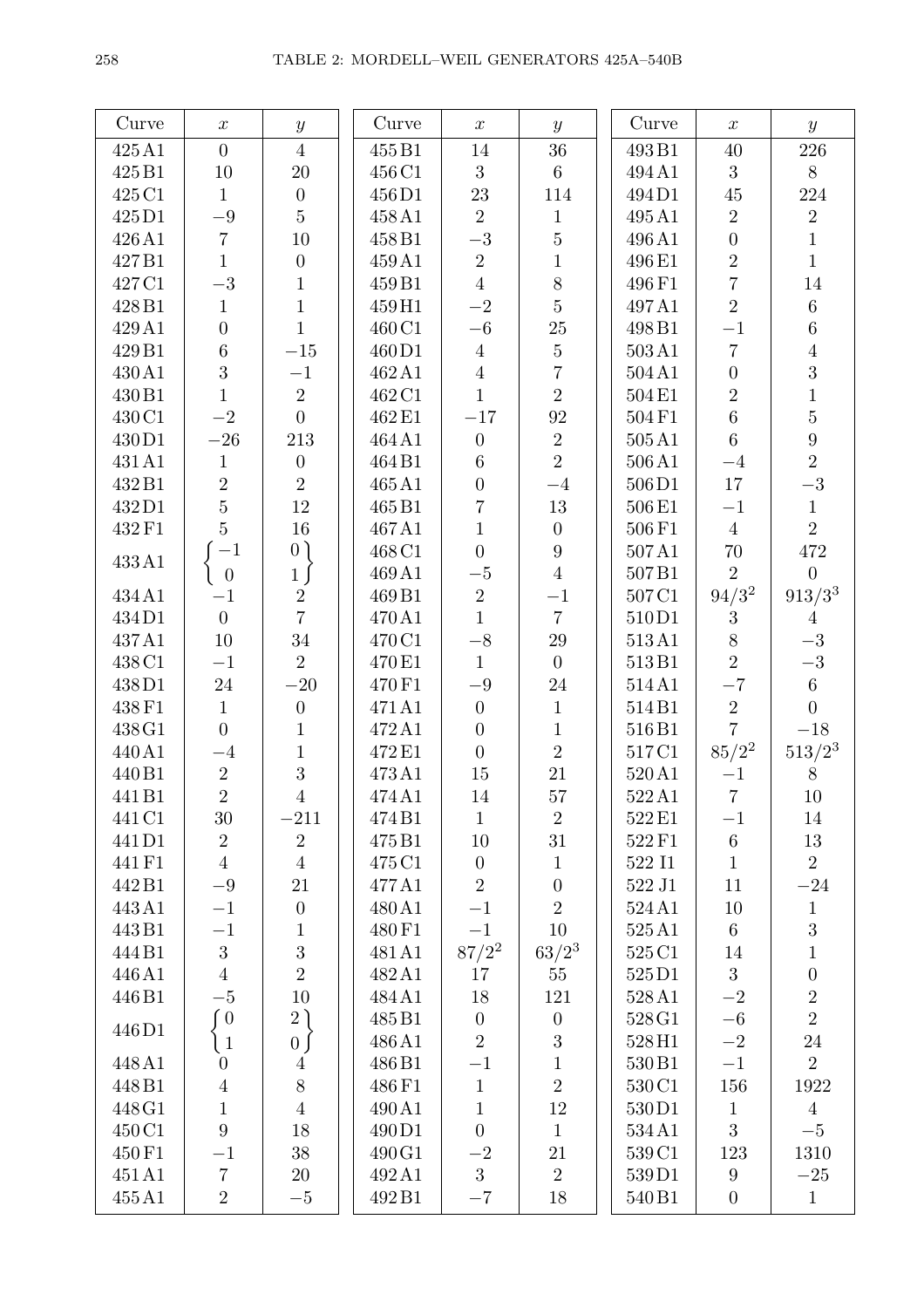| Curve             | $\boldsymbol{x}$                                                    | $\boldsymbol{y}$                 | Curve                 | $\boldsymbol{x}$                   | $\boldsymbol{y}$                   | Curve              | $\boldsymbol{x}$             | $\boldsymbol{y}$         |
|-------------------|---------------------------------------------------------------------|----------------------------------|-----------------------|------------------------------------|------------------------------------|--------------------|------------------------------|--------------------------|
| 540C1             | $16\,$                                                              | $10\,$                           | 574H1                 | $\mathbf{1}$                       | $\overline{2}$                     | $608\,\mathrm{E1}$ | 128                          | 1444                     |
| 540D1             | $\mathbf{1}$                                                        | $\,1$                            | 574 I1                | 61                                 | $18\,$                             | $608\,\mathrm{F1}$ | $\mathbf 1$                  | $\sqrt{2}$               |
| 542B1             | $\mathbf{1}$                                                        | $\mathbf{1}$                     | 575A1                 | $\overline{0}$                     | $\mathbf{1}$                       | 609A1              | $-1/2^2$                     | $15/2^3$                 |
| 544 A1            | $\overline{0}$                                                      | $\overline{2}$                   | 575B1                 | $45\,$                             | 312                                | 609B1              | $211/2^2$                    | $2529/2^3$               |
| 545 A1            | $\overline{6}$                                                      | 17                               | 575D1                 | $-6\,$                             | 15                                 | 610B1              | $\overline{7}$               | $^{-1}$                  |
| 546C1             | $-4$                                                                | 3                                | 575E1                 | $\mathfrak{Z}$                     | $-3\,$                             | 612B1              | 8                            | $\overline{6}$           |
| 549 A1            | $\overline{4}$                                                      | $\,6\,$                          | 576A1                 | $\mathbf{1}$                       | 3                                  | 612C1              | $-4$                         | 18                       |
| 549B1             | $\overline{2}$                                                      | $\overline{4}$                   | 576H1                 | $\sqrt{4}$                         | 10                                 | 614A1              | $\overline{5}$               | $-2$                     |
| 550A1             | $\bf 5$                                                             | $10\,$                           | 576 I1                | $\mathbf{1}$                       | $\boldsymbol{9}$                   | 614B1              | $\overline{0}$               | $\,1\,$                  |
| 550F1             | $52\,$                                                              | 286                              | 579B1                 | $-1\,$                             | $\overline{2}$                     | 615A1              | $-2\,$                       | $\overline{2}$           |
| 550G1             | $\mathbf{1}$                                                        | $\mathbf{1}$                     | 580A1                 | $-{\bf 2}$                         | $\mathbf{1}$                       | 615B1              | 22                           | $112\,$                  |
| $550\;11$         | $-35\,$                                                             | $-258\,$                         | 580 <sub>B1</sub>     | $-{\bf 2}$                         | $\overline{5}$                     | 616A1              | $10\,$                       | 44                       |
| $550\:\rm J1$     | $-1$                                                                | $10\,$                           | 582A1                 | $-3\,$                             | 3                                  | 616D1              | $29\,$                       | 154                      |
| 551A1             | $\overline{7}$                                                      | $15\,$                           | 582C1                 | $\mathbf 1$                        | 3                                  | 616E1              | $\,6\,$                      | $\sqrt{3}$               |
| 551B1             | $\overline{5}$                                                      | $\overline{7}$                   | 585A1                 | $8\,$                              | 8                                  | 618A1              | $\overline{0}$               | $\overline{2}$           |
| 551 C1            | $509/2^2$                                                           | $10465/2^3$                      | 585D1                 | $\overline{5}$                     | $\overline{4}$                     | 618B1              | 61                           | $-1$                     |
| 551D1             | 9                                                                   | 14                               | 585F1                 | $238\,$                            | 3513                               | 618C1              | $11/2^2$                     | $-9/2^3$                 |
| 552A1             | $18\,$                                                              | 64                               | 585 G1                | $-1$                               | $\overline{4}$                     | 618D1              | 15                           | $28\,$                   |
| 552D1             | $17\,$                                                              | $\bf 5$                          | $585\!\, \mathrm{H}1$ | $\sqrt{4}$                         | $\overline{2}$                     | 618E1              | $-1\,$                       | $\overline{2}$           |
| 552E1             | $-1$                                                                | $\,6\,$                          | $585\;11$             | $8\,$                              | $-68$                              | 618F1              | $10\,$                       | $19\,$                   |
| 556A1             | $\overline{2}$                                                      | $\mathbf{1}$                     | 586B1                 | $-\mathbf{7}$                      | 19                                 | 620A1              | $\overline{2}$               | 13                       |
| 557A1             | $\overline{0}$                                                      | $\mathbf{1}$                     | 586C1                 | $\,1\,$                            | $\boldsymbol{0}$                   | 620B1              | $18\,$                       | $\bf 5$                  |
| 558A1             | $\mathbf{1}$                                                        | $\mathbf{1}$                     | 588B1                 | $\overline{5}$                     | 49                                 | 620C1              | $\boldsymbol{0}$             | $\overline{2}$           |
| 558D1             | 9                                                                   | $-45$                            | 588C1                 | $-1\,$                             | $\mathbf{1}$                       | 621B1              | $-2\,$                       | $\mathbf{1}$             |
| 558F1             | $-3\,$                                                              | $\overline{7}$                   | 590C1                 | $\mathbf{1}$                       | $\overline{2}$                     | 622A1              | $\mathbf{1}$                 | $\mathbf 1$              |
| 558G1             | 9                                                                   | $\overline{4}$                   | 590D1                 | $10\,$                             | $-10\,$                            | 623A1              | 12                           | $43\,$                   |
| 560D1             | $-1$                                                                | $10\,$                           | 591A1                 | $\boldsymbol{0}$                   | $\mathbf{1}$                       | 624A1              | $\sqrt{2}$                   | $\overline{2}$           |
| 560 <sub>E1</sub> | $\sqrt{6}$                                                          | 14                               | 592A1                 | $-2\,$                             | $\mathbf{1}$                       | 624B1              | $6\phantom{.}6$              | $14\,$                   |
| 560F1             | $\overline{5}$                                                      | $10\,$                           | 592D1                 | $-1\,$                             | $\overline{2}$                     | 624F1              | $12\,$                       | $36\,$                   |
| 561 B1            | 34                                                                  | 181                              | 592E1                 | $-4\,$                             | $\overline{1}$                     | 624G1              | $\boldsymbol{0}$             | $\overline{2}$           |
| 561 C1            | 1                                                                   | $\mathbf{1}$                     | 593A1                 | $\mathbf{1}$                       | $\boldsymbol{0}$                   | 626A1              | 1                            | 1                        |
| 563A1             | $\sqrt{2}$                                                          | $-1)$                            | 594A1                 | $\overline{0}$                     | $\,6$                              | 629A1              | $\overline{2}$               | $\overline{2}$           |
|                   | $\begin{array}{c} 14 \\ -8 \end{array}$                             | $\overline{4}$                   | 594D1                 | 18                                 | 79                                 | 629 C1             | $-6\,$                       | 8                        |
| 564A1             |                                                                     | $\mathbf 1$                      | 598A1                 | $\mathbf{1}$                       | 19                                 | 629D1              | 16                           | 47                       |
| 564B1             | $\mathbf{1}$                                                        | $\,6\,$                          | 598B1                 | $-5\,$                             | 14                                 | 630D1              | 12                           | $50\,$                   |
| 566A1             | $\overline{0}$                                                      | $\overline{2}$<br>$\overline{5}$ | 598D1                 | $21\,$                             | $-103\,$                           | 630 E1             | $\sqrt{2}$                   | 9                        |
| 567A1             | $\sqrt{4}$                                                          |                                  | 600A1                 | 11                                 | $\boldsymbol{3}$<br>$\overline{2}$ | 632A1              | $\overline{0}$               | $\overline{4}$           |
| 567B1             | $10\,$                                                              | 26                               | 600 <sub>B1</sub>     | $\mathbf{1}$                       |                                    | 633A1              | 12                           | $34\,$                   |
| 570A1             | $\sqrt{4}$<br>$-2$                                                  | $-10$                            | 600 <sub>E1</sub>     | 43                                 | 270                                | 635A1              | $-3/2^2$                     | $9/2^3$                  |
| 570C1             | $\overline{2}$                                                      | 11<br>3                          | 603E1                 | $\boldsymbol{6}$<br>$\overline{5}$ | $\,6\,$                            | 635B1<br>637A1     | $\sqrt{2}$<br>$\overline{6}$ | $\boldsymbol{0}$<br>$-2$ |
| 570E1             | $\sqrt{0}$                                                          | 1)                               | 603F1                 | $212\,$                            | $\overline{4}$<br>2919             |                    | $4776/7^2$                   | 158761/73                |
| 571B1             |                                                                     | 0 <sub>1</sub>                   | 605A1<br>605B1        | $84/5^2$                           | $563/5^3$                          | 637C1<br>637D1     | 7                            | 24                       |
| 573C1             | $\begin{array}{c} \begin{array}{c} 1 \\ -1 \end{array} \end{array}$ | $\mathbf 1$                      | 605 C1                | $\,6$                              | 9                                  | 639A1              | 6                            | 10                       |
| 574A1             | $-1$                                                                | $\mathbf{1}$                     | 606B1                 | $\overline{0}$                     | $\mathbf{1}$                       | 640A1              | $17/2^2$                     | $15/2^3$                 |
| 574B1             | $17\,$                                                              | 65                               | 606E1                 | $\overline{0}$                     | $24\,$                             | 640 <sub>B1</sub>  | $-{\bf 2}$                   | 6                        |
| 574F1             | $-2$                                                                | 19                               | 608A1                 | $\overline{4}$                     | $\overline{4}$                     | 640G1              | $\boldsymbol{0}$             | $\overline{2}$           |
| 574G1             | $-1$                                                                | $\overline{4}$                   | 608D1                 | $\boldsymbol{0}$                   | $\overline{4}$                     | 640H1              | $\boldsymbol{0}$             | $\overline{5}$           |
|                   |                                                                     |                                  |                       |                                    |                                    |                    |                              |                          |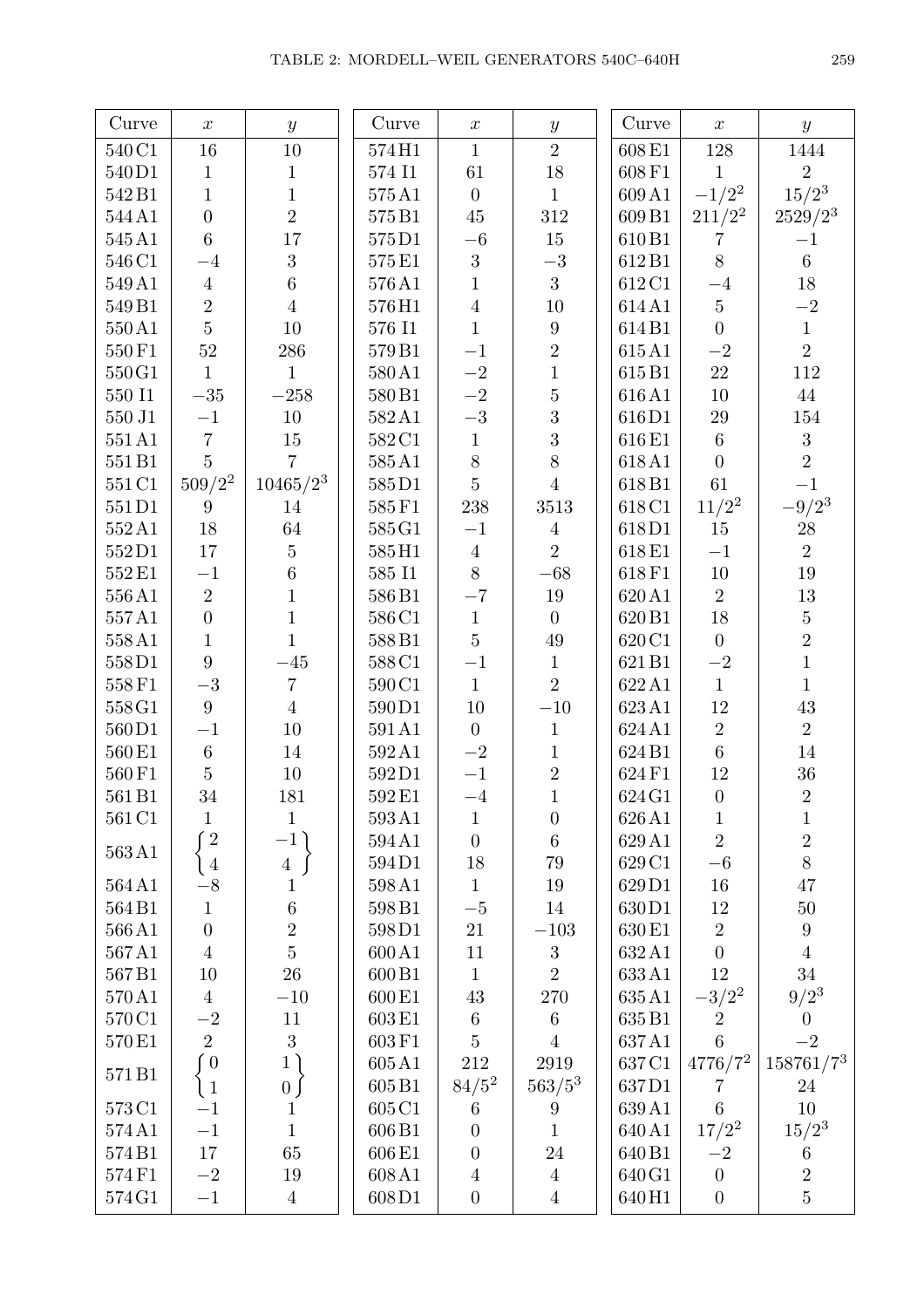| Curve              | $\boldsymbol{x}$ | $\boldsymbol{y}$ | Curve              | $\boldsymbol{x}$ | $\boldsymbol{y}$ | $\ensuremath{\mathrm{Curve}}$ | $\boldsymbol{x}$  | $\boldsymbol{y}$ |
|--------------------|------------------|------------------|--------------------|------------------|------------------|-------------------------------|-------------------|------------------|
| 642 C1             | $15\,$           | 64               | 670B1              | $-5/2^2$         | $\frac{11}{2^3}$ | 702M1                         | $-29\,$           | 86               |
|                    | $\degree$ 1      | 0)               | 670 C1             | $\sqrt{3}$       | $\theta$         | 703 B1                        | $\,7$             | $18\,$           |
| $643\,\mathrm{A}1$ | $\overline{2}$   | $1 \int$         | 670D1              | 8                | $12\,$           | 704 A1                        | $\boldsymbol{0}$  | $\mathbf{1}$     |
| 644A1              | 13               | $\rm 49$         | 672A1              | $\overline{0}$   | $\overline{2}$   | 704 B1                        | $\boldsymbol{0}$  | $\,1\,$          |
| 644B1              | $\sqrt{4}$       | $\overline{7}$   | 672B1              | $\overline{0}$   | $42\,$           | 704 J1                        | $\overline{2}$    | $\mathbf{1}$     |
| 645E1              | $51\,$           | 607              | 672 E1             | $-1$             | $6\,$            | 704K1                         | $\overline{2}$    | $\mathbf{1}$     |
| 645F1              | $\mathbf{1}$     | $\overline{7}$   | 672F1              | $\,6\,$          | $12\,$           | 704 L1                        | $\overline{5}$    | $11\,$           |
| 646D1              | $\overline{9}$   | 11               | 674A1              | $\boldsymbol{0}$ | $\boldsymbol{0}$ | 705 A1                        | 120               | $1093\,$         |
| 648A1              | $-1$             | $\overline{4}$   | 674B1              | 3                | $\mathbf{1}$     | 705 B1                        | $312\,$           | 5366             |
| 648B1              | $-1$             | $\mathbf{1}$     | 674 C1             | $157\,$          | 1969             | 705 D1                        | $\mathbf{1}$      | $\overline{2}$   |
| 648D1              | $-3\,$           | $\boldsymbol{9}$ | 675A1              | $\bf 5$          | $12\,$           | 705 E1                        | $\overline{3}$    | $-3\,$           |
| 649A1              | $\overline{3}$   | $\overline{4}$   | 675B1              | $\overline{0}$   | $\mathbf{1}$     | 706 A1                        | $\mathbf{1}$      | $\mathbf{1}$     |
| 650A1              | $-{\bf 2}$       | $9\phantom{.}$   | $675\;11$          | $-6\,$           | $28\,$           | 706 B1                        | $41\,$            | $-277$           |
| 650 <sub>B1</sub>  | $84\,$           | $726\,$          | 677A1              | $\boldsymbol{0}$ | $\overline{0}$   | 706 C1                        | $\overline{7}$    | $12\,$           |
| 650 C1             | $\bf 5$          | $\overline{4}$   | 678A1              | $\overline{2}$   | $\boldsymbol{0}$ | 706D1                         | $\overline{0}$    | $\sqrt{2}$       |
| 650 G1             | $\overline{3}$   | $-1$             | 678B1              | $\overline{5}$   | $9\phantom{.}$   |                               | $\degree{3}$      | 3)               |
| 650K1              | 25               | $117\,$          | 678 C1             | $29\,$           | 129              | $707\,\mathrm{A}1$            | $\overline{0}$    | 3 <sub>l</sub>   |
| 651 C1             | $11/2^2$         | $27/2^3$         | 680A1              | $\,6\,$          | $\overline{4}$   |                               | $\overline{0}$    | $\bigcirc$       |
| 651D1              | $15/2^2$         | $69/2^3$         | 681A1              | $\overline{4}$   | $\overline{4}$   | 709 A1                        | $-1$              | 0 <sub>0</sub>   |
| 654A1              | 17               | 45               |                    | $-1$             | 0 <sub>0</sub>   | 710 A1                        | $-3$              | $\overline{4}$   |
| 654B1              | $-3\,$           | 37               | 681 C1             | $\theta$         | $1 \mid$         | 710 B1                        | $-11$             | $85\,$           |
|                    | $\sqrt{1}$       | 2)               | 681E1              | $\overline{7}$   | $\overline{4}$   | 710 C1                        | $\overline{3}$    | $\boldsymbol{3}$ |
| $655\,\mathrm{A}1$ | $\overline{3}$   | $2 \int$         | 682A1              | $-6\,$           | 11               | 711 A1                        | $\overline{2}$    | $\overline{2}$   |
| 656A1              | $\mathbf{3}$     | $\overline{2}$   | 682B1              | $15\,$           | $36\,$           | 711 B1                        | $\overline{4}$    | $-16\,$          |
| 657C1              | $\overline{2}$   | $\overline{4}$   | 684A1              | $\overline{4}$   | $18\,$           | 713 A1                        | $-1$              | $\mathbf{1}$     |
| 657D1              | $\overline{4}$   | $\overline{2}$   | 684B1              | $10\,$           | $27\,$           | 714 A1                        | $13\,$            | $196\,$          |
| 658D1              | $\overline{5}$   | $13\,$           | 685A1              | $\overline{2}$   | $\overline{0}$   | 714D1                         | $\overline{2}$    | 3                |
| $658\,\mathrm{E1}$ | $\overline{5}$   | $165\,$          | 688A1              | $\mathbf{1}$     | $\mathbf{1}$     | 714 F1                        | $-1\,$            | $10\,$           |
| 658F1              | $\overline{3}$   | $-1$             | 688C1              | $\sqrt{4}$       | $\overline{3}$   | 715 A1                        | $-2\,$            | 3                |
| 659A1              | $-50/3^2$        | $76/3^3$         | 689A1              | 3                | $\mathbf{1}$     | 715 B1                        | $87\,$            | 812              |
| 660 <sub>B1</sub>  | $\mathbf{1}$     | 3                | 690A1              | 11               | $32\,$           | 718 B1                        | $\boldsymbol{0}$  | 0)               |
| 660 C1             | $-3\,$           | $15\,$           | 690 E1             | $-14\,$          | 11               |                               | $-1\,$            | $2\int$          |
| 662A1              | 25               | 115              | 690H1              | $-1\,$           | $\bf 5$          | 718 C1                        | 13                | $-5$             |
| 663B1              | $51/2^2$         | $-43/2^{3}$      | 693B1              | $\,1\,$          | 3                | 720 A1                        | $\,1\,$           | $\sqrt{4}$       |
| 663 C1             | $-3\,$           | $\boldsymbol{3}$ | 696A1              | $\,6\,$          | $\mathbf 1$      | 720 E1                        | $\bf 5$           | 16               |
| 664A1              | $\sqrt{2}$       | 2)               | 696 C1             | $\boldsymbol{0}$ | 3                | 720 G1                        | $\overline{7}$    | $-30\,$          |
|                    | $\overline{1}$   | $2\int$          | 696F1              | 12               | $\,29$           | 720 H <sub>1</sub>            | $-1\,$            | 18               |
| 664B1              | $-1$             | $\mathbf{1}$     | 696 G1             | $\sqrt{2}$       | $\sqrt{3}$       | 722 A1                        | $27444/13^2$      | $4423160/13^3$   |
| 664 C1             | $\mathbf{1}$     | $\overline{1}$   | 700 C1             | $\mathbf{1}$     | $\mathbf{1}$     | 722 B1                        | $\overline{5}$    | $-12$            |
| 665A1              | $\overline{4}$   | 22               | 700D1              | 180              | 2450             | 722 E1                        | $\boldsymbol{93}$ | 314              |
| 665B1              | $-119/8^2$       | $527/8^3$        | 700 E1             | $-26$            | $\overline{7}$   | 722 F1                        | $-1$              | $\mathbf{1}$     |
| 665 C1             | $\boldsymbol{0}$ | $\mathbf{1}$     | 700 F1             | $\boldsymbol{0}$ | $25\,$           | 723 A1                        | $\sqrt{2}$        | $\boldsymbol{0}$ |
| 665D1              | $-18\,$          | 66               | $700\,\mathrm{G}1$ | $\boldsymbol{0}$ | 10               | 723 B1                        | $\overline{2}$    | $\,1$            |
| 666 C1             | $\sqrt{3}$       | 12               | 702A1              | $\overline{5}$   | $\overline{4}$   | 725 A1                        | 8                 | 8                |
| 666D1              | $\bf 5$          | 3                | 702B1              | $-1$             | $\mathbf{1}$     | 726 A1                        | $-2\,$            | $\overline{5}$   |
| 666 <sub>E1</sub>  | $27\,$           | 130              | 702H1              | $7/2^2$          | $151/2^3$        | 726 D1                        | 3                 | $\mathbf{1}$     |
| 669A1              | $\sqrt{2}$       | $\sqrt{2}$       | 702K1              | $-1$             | 12               | $726\,\mathrm{E}1$            | $-34\,$           | 198              |
| 670A1              | 31               | 47               | 702L1              | 25               | 104              | 726 G1                        | 17                | $-108\,$         |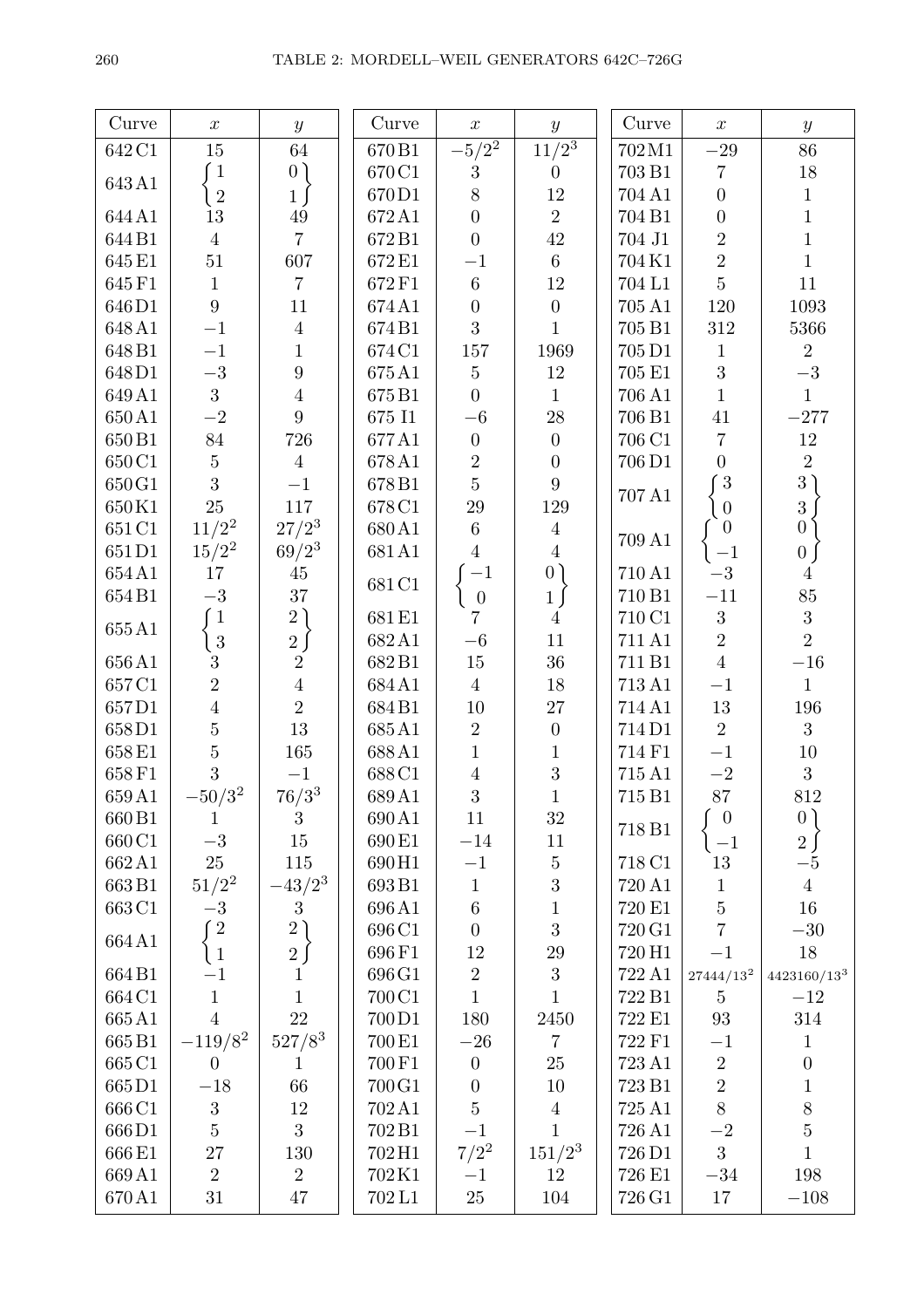| Curve              | $\boldsymbol{x}$ | $\boldsymbol{y}$ | Curve              | $\boldsymbol{x}$ | $\boldsymbol{y}$ | Curve              | $\boldsymbol{x}$ | $\boldsymbol{y}$ |
|--------------------|------------------|------------------|--------------------|------------------|------------------|--------------------|------------------|------------------|
| 728 C1             | $12\,$           | $26\,$           | 763A1              | $-2$             | 3                | 798A1              | $\boldsymbol{0}$ | $\sqrt{2}$       |
| 728D1              | $\overline{5}$   | $14\,$           | 765 C1             | $-4$             | $24\,$           | 798C1              | 3                | $\overline{7}$   |
| 730 F1             | $17\,$           | $-1$             | 768A1              | $\overline{2}$   | $\sqrt{3}$       | 798D1              | $-4$             | $12\,$           |
| 730 G1             | $-1$             | $\,1\,$          | 768B1              | $\mathbf{1}$     | $\overline{2}$   | 798G1              | $-9\,$           | 23               |
| 730 I1             | $\mathbf{1}$     | 3                | 768 G1             | $\overline{0}$   | 3                | 798H1              | $8\,$            | $-67\,$          |
| 730 J1             | $-\mathbf{7}$    | $-22\,$          | 768H1              | $\overline{3}$   | $\overline{6}$   | 799B1              | $-2$             | $26\,$           |
| $731\,\mathrm{A}1$ | $13\,$           | $-5$             | 770D1              | $\overline{4}$   | $25\,$           | 800A1              | $-4$             | $\,6\,$          |
| 732B1              | $10\,$           | $18\,$           | 770E1              | $19\,$           | 64               | 800B1              | 2                | $\overline{2}$   |
| 732 C1             | $\mathbf{1}$     | $-3\,$           | 770 F1             | $6\,$            | $52\,$           | 800C1              | $-8$             | $\overline{2}$   |
| 735 C1             | $\overline{0}$   | $\overline{2}$   | 774D1              | 66               | $-609\,$         | 800H1              | $-1$             | $\overline{2}$   |
| 735 E1             | $13\,$           | $40\,$           | 774E1              | $-3\,$           | $-3$             | $800\;11$          | $-8\,$           | $50\,$           |
| 735 F1             | $-19$            | $-53\,$          | 774F1              | $9\phantom{.0}$  | $-2$             | 801 C1             | $8\,$            | $13\,$           |
| 737A1              | 106              | 1105             | $774\,\mathrm{G}1$ | $-1$             | $9\phantom{.}$   | 801D1              | $6\phantom{.}$   | $8\,$            |
| 738A1              | $\mathbf{1}$     | 13               | 775A1              | $-2$             | $12\,$           | 804B1              | $71\,$           | $-486\,$         |
| 738D1              | $41\,$           | 101              | 776A1              | $\,1$            | $6\,$            | 804C1              | $\overline{2}$   | $\sqrt{2}$       |
| 738E1              | 3                | $-8\,$           | 777D1              | $\overline{4}$   | $\overline{5}$   | 804D1              | $12\,$           | $54\,$           |
| 738 F1             | $-7$             | $75\,$           | 777E1              | $43\,$           | $50\,$           | 805A1              | $181/2^2$        | $15015/2^3$      |
| 740 B1             | $-3\,$           | $10\,$           | 777F1              | $\overline{0}$   | $\mathbf{1}$     | $806\,\mathrm{A1}$ | $\,6\,$          | 12               |
| 740 C1             | $-5\,$           | $10\,$           | 777G1              | $-6$             | $10\,$           | 806B1              | $\overline{5}$   | 13               |
| 741 E1             | $\overline{7}$   | $19\,$           | 780A1              | $5\phantom{.0}$  | $5\overline{)}$  | 806C1              | $12\,$           | 25               |
| 742 A1             | 3                | $\overline{2}$   | 780C1              | $-3\,$           | $-15\,$          | 806D1              | 137              | 1543             |
| 742 E1             | $277\,$          | $-4034\,$        | 781B1              | 14               | $16\,$           | 810D1              | $\overline{4}$   | $\overline{4}$   |
| 742 G1             | $\boldsymbol{9}$ | 23               | 782A1              | $\overline{0}$   | $\overline{2}$   | 810H1              |                  | $\overline{7}$   |
| 744A1              | $\sqrt{2}$       | $-3\,$           | 784A1              | $-3\,$           | $\mathbf{1}$     | 811A1              | $\frac{5}{2}$    | $\mathbf{1}$     |
| 744C1              | 8                | $27\,$           | 784B1              | $\overline{0}$   | 49               | 812B1              | $-6$             | $14\,$           |
| 744F1              | $44\,$           | $279\,$          | 784H1              | $\mathbf{1}$     | $8\,$            | 813B1              | $\overline{2}$   | $\,7$            |
| 744 G1             | $6\phantom{.}6$  | $\overline{3}$   | 784 I1             | $-1$             | $\mathbf{1}$     | $814\,\mathrm{A}1$ | $-2$             | $\overline{4}$   |
| 747A1              | $-4$             | $\overline{5}$   | 784 J1             | $-12\,$          | $98\,$           | 814B1              | $\overline{3}$   | $-3\,$           |
| 747 C1             | $26\,$           | $-4$             | 786A1              | $\mathbf{1}$     | $\boldsymbol{0}$ | 815A1              | $\overline{3}$   | $\overline{3}$   |
| 747D1              | $\boldsymbol{0}$ | $\sqrt{2}$       | 786B1              | $10\,$           | $-1$             | 816A1              | $\overline{0}$   | $12\,$           |
| 747 E1             | $\overline{2}$   | $\sqrt{3}$       | 786 C1             | 12085            | 1322560          | 816G1              | $\mathbf{1}$     | $-2$             |
| 749 A1             | 3                | $\overline{2}$   | 786 G1             | $-6$             | $\overline{4}$   | 816H1              | $-14$            | 18               |
| 752A1              | $-1$             | $\sqrt{6}$       | 786H1              | $-3$             | $-8$             | 816 I1             | $-1$             | 162              |
| 753 C1             | $-1$             | $\mathbf{1}$     | 786 J1             | $-9\,$           | $-124\,$         | 816 J1             | $-4$             | $\,6\,$          |
| 754B1              | $60\,$           | $-16\,$          | 786K1              | $\overline{3}$   | $\,7$            | 817A1              | $\int$ 4         | 9)               |
| 754 C1             | $-2$             | $\mathbf{1}$     | 786L1              | $\boldsymbol{0}$ | $6\,$            |                    | $\sqrt{2}$       | $4 \int$         |
| 754D1              | $14\,$           | 51               | 790A1              | $\overline{2}$   | 3                | 817B1              | $-2$             | 924              |
| 755A1              | $\mathbf{1}$     | $\mathbf{1}$     | 791 C1             | $68\,$           | $522\,$          | 819A1              | $14\,$           | $37\,$           |
| 755B1              | $\mathbf{1}$     | $\mathbf{1}$     | 792A1              | $-5\,$           | $8\,$            | 819B1              | $\overline{2}$   | $-1$             |
| 756B1              | $-3\,$           | $\,1$            | 792 C1             | $1\,$            | $\sqrt{2}$       | 822A1              | $\overline{3}$   | 3                |
| 756 C1             | $-4$             | $\overline{2}$   | 792D1              | $\overline{5}$   | $\overline{2}$   | 822D1              | $\overline{3}$   | $-14$            |
| 758A1              | $\boldsymbol{3}$ | $-10\,$          | 793A1              | $82/3^2$         | $497/3^3$        | 825A1              | $\mathbf{1}$     | $\bf 5$          |
| 759A1              | $10\,$           | 11               | 794A1              | $\overline{0}$   | $\mathbf{1}$     | 825B1              | $-7$             | $\bf 5$          |
| 759B1              | $\overline{7}$   | 16               |                    | $\left(1\right)$ | $\overline{0}$   | 825 C1             | $14\,$           | 16               |
| 760D1              | $\mathbf{1}$     | $\overline{5}$   | 794B1              | $-8$             | 15               | 827A1              | $\overline{2}$   | $\boldsymbol{0}$ |
| 760 E1             | $\,6\,$          | $15\,$           | 794 C1             | $\mathbf 1$      | $\mathbf{1}$     | 828B1              | $-8\,$           | $\,1$            |
| 762 C1             | $-2$             | $\sqrt{2}$       | 794D1              | $6\,$            | 3                | 828C1              | $\overline{4}$   | $\mathbf 1$      |
| 762D1              | $\mathbf{1}$     | $\overline{2}$   | 795A1              | $-2$             | $\bf 5$          | 829A1              | $-1$             | $\boldsymbol{0}$ |
| 762 E1             | $\,6\,$          | $-15\,$          | 797A1              | $\boldsymbol{0}$ | $\mathbf{1}$     | 830 <sub>B1</sub>  | $63\,$           | 48               |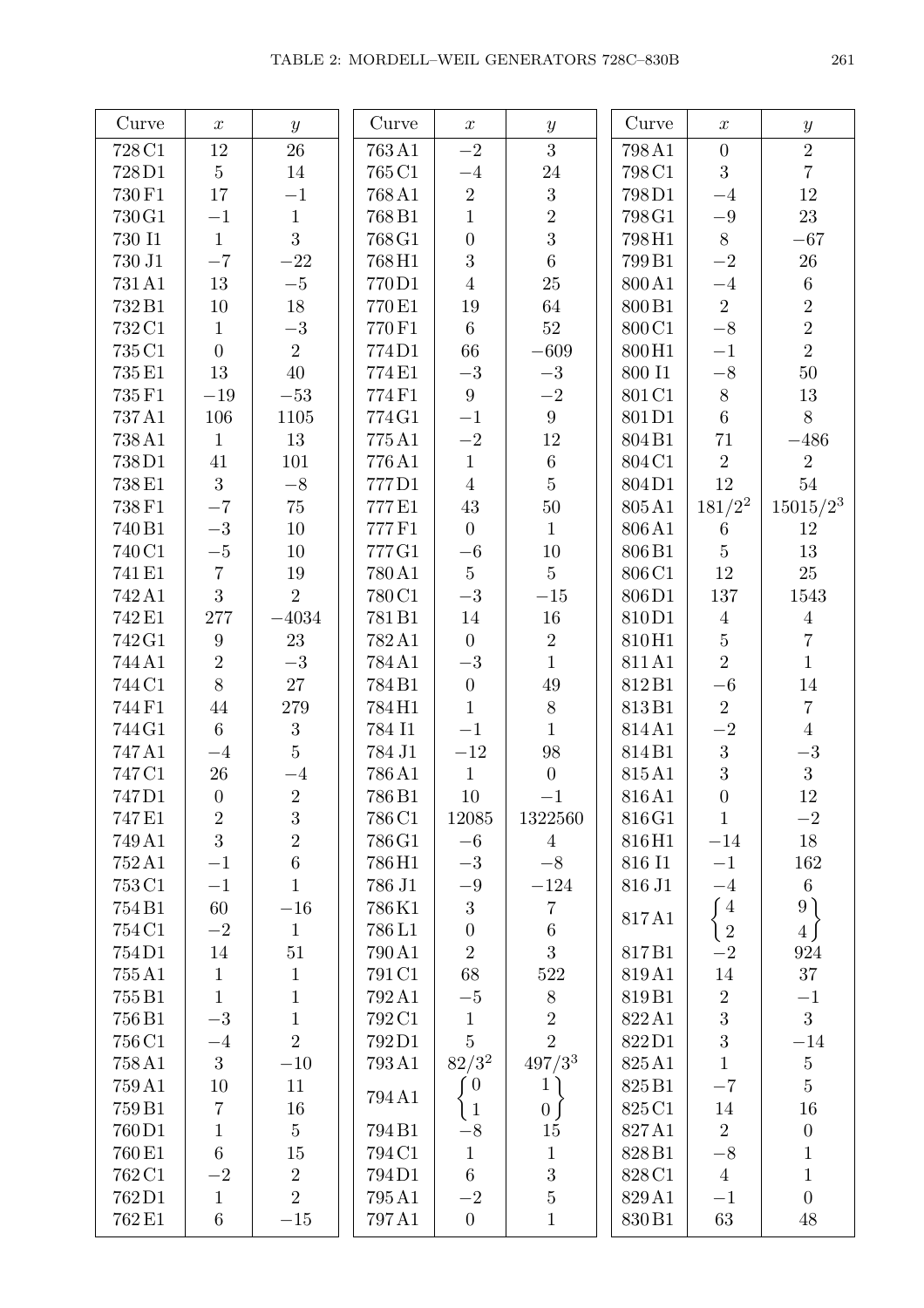| Curve  | $\boldsymbol{x}$ | $\boldsymbol{y}$ | $\ensuremath{\mathrm{Curve}}$ | $\boldsymbol{x}$ | $\boldsymbol{y}$                                 | $\ensuremath{\mathrm{Curve}}$ | $\boldsymbol{x}$ | $\boldsymbol{y}$ |
|--------|------------------|------------------|-------------------------------|------------------|--------------------------------------------------|-------------------------------|------------------|------------------|
| 830C1  | $\overline{7}$   | 16               | 862B1                         | $\overline{4}$   | $\overline{2}$                                   | 888C1                         | $\overline{5}$   | $\overline{7}$   |
| 831A1  | $13\,$           | $-47$            | 862E1                         | $-11\,$          | $273\,$                                          | 890A1                         | $\boldsymbol{0}$ | $\,1\,$          |
| 832A1  | $\boldsymbol{3}$ | $8\,$            | 862F1                         | $\mathbf{1}$     | $\sqrt{3}$                                       | 890B1                         | $-1$             | $\overline{2}$   |
| 832B1  | $\overline{5}$   | $8\,$            | 864A1                         | $\,1$            | $\overline{2}$                                   | 890D1                         | $\overline{2}$   | $-1$             |
| 832C1  | $\boldsymbol{9}$ | $32\,$           | 864B1                         | $\bf 4$          | $\overline{4}$                                   | 890E1                         | $-20\,$          | 12               |
| 832H1  | $\overline{1}$   | 3                | 864C1                         | $\sqrt{4}$       | $-12\,$                                          | 890F1                         | $\overline{5}$   | $-19\,$          |
| 832 I1 | $-1$             | $16\,$           | 864 J1                        | $\boldsymbol{9}$ | $18\,$                                           | 890G1                         | $-5\,$           | $\overline{3}$   |
| 832 J1 | $42\,$           | $256\,$          | 864K1                         | $\boldsymbol{0}$ | $\overline{4}$                                   | 891A1                         | $\overline{2}$   | $-7$             |
| 834C1  | $-1$             | $\boldsymbol{3}$ | 864L1                         | $\boldsymbol{0}$ | $36\,$                                           | 892B1                         | $-16\,$          | $10\,$           |
| 834E1  | $\mathbf{1}$     | $\mathbf{1}$     | 866A1                         | $\overline{4}$   | $8\,$                                            | 892C1                         | $-{\bf 2}$       | $\overline{2}$   |
| 834F1  | 35               | 126              | 867A1                         | 57               | 433                                              | 894A1                         | 81               | $\overline{0}$   |
| 834G1  | $\overline{2}$   | $14\,$           | 867B1                         | $\overline{0}$   | $\overline{4}$                                   | 894B1                         | $-5$             | $\overline{3}$   |
| 836A1  | 8                | 19               | 867C1                         | $301/6^2$        | $4805/6^3$                                       | 894D1                         | $-2\,$           | $\overline{2}$   |
| 840A1  | $54\,$           | 368              | 869A1                         | $\boldsymbol{9}$ | $6\phantom{.}6$                                  | 894E1                         | $33\,$           | $127\,$          |
| 840E1  | $\mathbf{1}$     | $\mathbf{3}$     | 869B1                         | 11               | 39                                               | 894F1                         | $\sqrt{3}$       | $-1$             |
| 840F1  | 17               | $51\,$           | 869D1                         | $-4\,$           | 81                                               | 894G1                         | $\overline{2}$   | $17\,$           |
| 840H1  | $-5$             | $\overline{3}$   | 870A1                         | $\overline{2}$   | $9\phantom{.0}$                                  | 895A1                         | $\mathbf{1}$     | $\overline{0}$   |
| 842A1  | $-{\bf 2}$       | $\mathbf{1}$     | 870B1                         | $-14\,$          | 311                                              | 896A1                         | $\sqrt{6}$       | $12\,$           |
| 842B1  | $-2$             | $-15$            | 870C1                         | $\overline{0}$   | $\overline{7}$                                   | 896B1                         | $-2$             | $\overline{2}$   |
| 843A1  | $\boldsymbol{0}$ | $\sqrt{2}$       | 870E1                         | $-1$             | $\overline{2}$                                   | 896D1                         | $\overline{3}$   | $\overline{3}$   |
| 846B1  | $\mathbf{1}$     | $\overline{4}$   | 870F1                         | $17\,$           | 41                                               | 897C1                         | $\overline{6}$   | $\overline{7}$   |
| 846C1  | $-1$             | $41\,$           | 872A1                         | $\overline{0}$   | $\overline{4}$                                   | 897D1                         | $2987\,$         | $-165762$        |
| 847B1  | $55\,$           | 423              | 873B1                         | $275/2^2$        | $3289/2^3$                                       | 897E1                         | $63\,$           | $261\,$          |
| 847C1  | 116              | 1212             | 873C1                         |                  | 227473/16 <sup>2</sup> 106817593/16 <sup>3</sup> | 897F1                         | $\sqrt{3}$       | 3                |
| 848F1  | $\sqrt{3}$       | $\overline{4}$   | 873D1                         | $\mathbf{1}$     | $\overline{4}$                                   | 898A1                         | 8                | $-4$             |
| 848G1  | $\,6\,$          | $32\,$           | 874C1                         | 3                | $-1$                                             | 898D1                         | $-1$             | $\mathbf{1}$     |
| 849A1  | $\overline{2}$   | $-6$             | 874D1                         | $-2\,$           | $\overline{2}$                                   | 899A1                         | $-1$             | $\mathbf{1}$     |
| 850C1  | $\overline{2}$   | $61\,$           | 874E1                         | $-3\,$           | $47\,$                                           | 900 C1                        | $-4$             | $\,6\,$          |
| 850D1  | 21               | 567              | 876A1                         | $128\,$          | $\,1$                                            | $900\,\mathrm{D}1$            | 16               | $54\,$           |
| 850E1  | $\overline{4}$   | $-12$            | 876B1                         | $5\,$            | $-6\,$                                           | 900E1                         | $-10\,$          | 25               |
| 850K1  | 25               | 112              | 880A1                         | $\boldsymbol{3}$ | $6\phantom{.}6$                                  | 901A1                         | $-4$             | 8                |
| 850L1  | $\bf 5$          | $\overline{7}$   | 880C1                         | $103\,$          | 660                                              | 901B1                         | $90\,$           | 106              |
| 851A1  | $\,6\,$          | 11               | 880D1                         | $-3\,$           | $-20\,$                                          | 901 E1                        | $-23/2^2$        | $897/2^3$        |
| 854A1  | 13               | $9\,$            | 880F1                         | $8\,$            | 16                                               | 901 F1                        | $-1$             | $\theta$         |
| 854B1  | $-15\,$          | $309\,$          | 880G1                         | $26\,$           | 160                                              | 902A1                         | $\bf 5$          | $253\,$          |
| 854 C1 | $-1$             | $\overline{4}$   | 880H1                         | $-2\,$           | $\overline{2}$                                   | 903A1                         | $\frac{4}{2}$    | 10               |
| 854D1  | $-19\,$          | $-40$            | 882A1                         | $39\,$           | $-15$                                            | 904A1                         |                  | $\overline{4}$   |
| 855B1  | $\sqrt{2}$       | 21               | 882D1                         | $\sqrt{3}$       | $\boldsymbol{3}$                                 | 905A1                         | $-1/2^2$         | $43/2^3$         |
| 856A1  | $\overline{1}$   | $\mathbf{1}$     | 882E1                         | $\overline{9}$   | $-225\,$                                         | 906A1                         | $394/3^2$        | $3505/3^3$       |
| 856B1  | $\overline{4}$   | $8\,$            | 882G1                         | $-1$             | $\,6\,$                                          | 906B1                         | $-3$             | $\sqrt{2}$       |
| 856 C1 | $\overline{4}$   | $\overline{2}$   | 882H1                         | $51\,$           | 352                                              | 906 C1                        | $-1$             | 3                |
| 856D1  | $137\,$          | $1578\,$         | 885B1                         | $58\,$           | 411                                              | 906D1                         | $12\,$           | $85\,$           |
| 858B1  | $-2\,$           | $35\,$           | 885 C1                        | $-2\,$           | $\mathbf{1}$                                     | 906G1                         | $-3\,$           | $\overline{2}$   |
| 858F1  | $-9\,$           | 355              | 885D1                         | $\,1$            | 37                                               | 906H1                         | $-8$             | $-32\,$          |
| 858G1  | $\bf 5$          | $\mathbf{3}$     | 886A1                         | $\overline{2}$   | $\boldsymbol{0}$                                 | 909 C <sub>1</sub>            | $-1$             | $\overline{4}$   |
| 861B1  | $45\,$           | 220              | 886B1                         | $20\,$           | $-10$                                            | 910B1                         | $\,6\,$          | 14               |
| 861 C1 | $-5\,$           | 64               | 886D1                         | $281\,$          | $-77\,$                                          | 910C1                         | $-5\,$           | $51\,$           |
| 861D1  | $-1$             | $\bf 5$          | 886E1                         | $\mathbf{1}$     | $1\,$                                            | 910D1                         | $-3\,$           | $\overline{4}$   |
| 862A1  | $\mathbf{1}$     | $\boldsymbol{0}$ | 888B1                         | $-6\,$           | $6\,$                                            | 910F1                         | 137              | 295              |